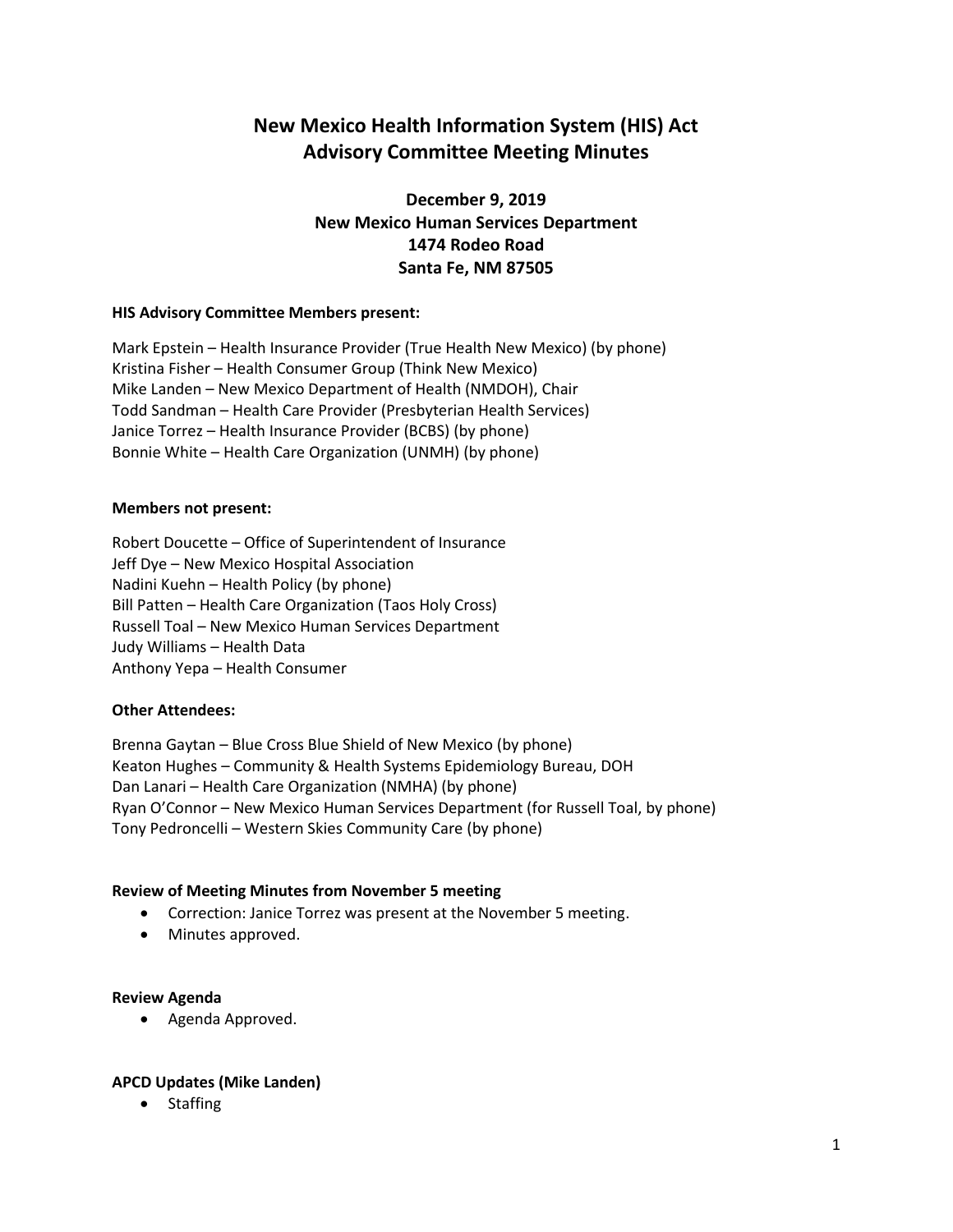- o IT Project Manager hired. Will begin work in a week.
- $\circ$  Public health data scientist position approved by the State Personnel Office. Next step is to create a new position to post and hire.
- $\circ$  Also have a health systems epidemiologist we are going to hire.
- NAHDO and APEX have been helping with stakeholder engagement.
- Funding
	- $\circ$  Going to IT PCC we are currently in the APCD initiation phase and proposing they move APCD to planning phase. Proposed an additional \$900,000 that will take us to implementation. This is an IT budget request but will ultimately be part of DOH budget if it makes it that far.
	- $\circ$  Have also been talking with HSD and Medicaid for maintenance funding through the Medicaid match process.
- There may be a separate RFP for website development.
- Keaton provided an update on stakeholder engagement.
	- $\circ$  Comprised of a survey and four focus groups each at 1.5 hours long. Focus groups were mainly listening sessions with limited input from DOH. Got a lot of feedback.
	- $\circ$  The purpose of the December 13 stakeholder engagement meeting is to start answering questions collected during the focus groups.
	- $\circ$  A HIS Act member asked about the product of the focus groups/survey. The results will be to support the technical design RFP and a report will be produced documenting input people provided. Also want to see where the groups overlap.
- RFP for technical design
	- $\circ$  Working with NAHDO to develop a draft RFP focused on scope of work aspect of it. Will have some mandatory and some optional items. It is a long scope of work. In general, it has a focus on data management, analyses and dissemination.
	- o Also exploring acquisition of Indian Health Service (HIS) data.
	- o Workman's Comp goes through major carriers so have to find a way to identify them.
	- $\circ$  Technical design vendors have been working across the country and have a standard menu of services.
	- o Draft rules at the same time of RFP process so that we will be consistent with implementation. Rules can be finalized after we select our vendor. Still looking at implementing the APCD by next calendar year.
	- o A member asked if IHS issues are different from other federal (e.g., VA) issues. Federal agencies do not have to follow state laws. Have to think about how to acquire IHS equivalent claims.
	- o Hope to get RFP out by the end of this year.
	- $\circ$  On Centennial MCO claims data, the assumption is that we'll get them from HSD. With Miser, expect enhanced data reporting. Systems integrator will be a good place to get Centennial claims.
	- $\circ$  Onn federal rules on operability, RFP and rulemaking vendor need to work within that framework.
	- o A timeline for the RFP process was discussed (scoring, selection of vendor). The goal at the moment is to select a vendor by the end of February/spring.